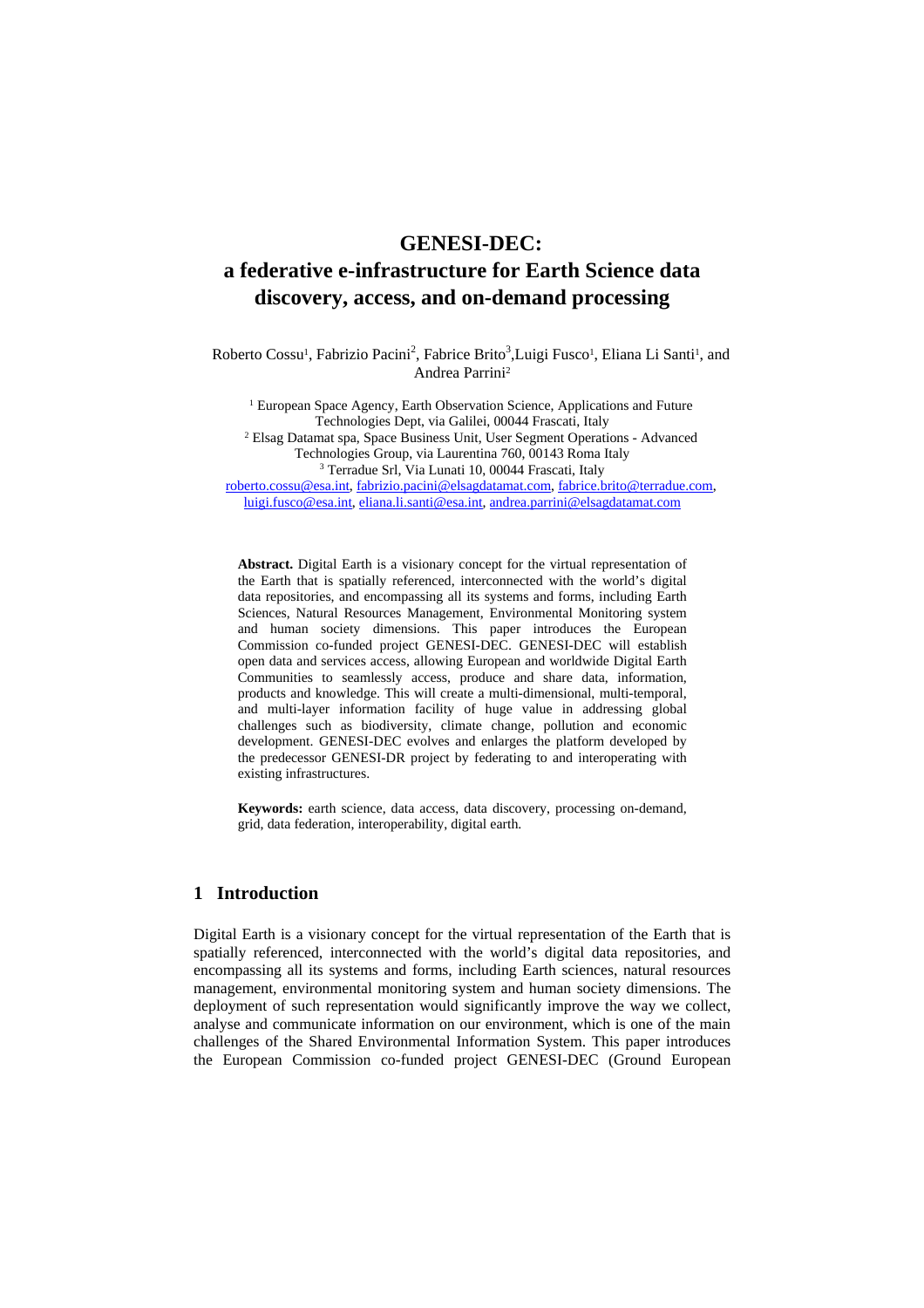Network for Earth Science Interoperations – Digital Earth Community) [1]. GENESI-DEC will establish open data and services access, allowing European and worldwide Digital Earth Communities to seamlessly access, produce and share data, information, products and knowledge. The objectives of GENESI-DEC are:

- Enlarge infrastructure: to enlarge the existing GENESI-DR [2] infrastructures in terms of data, resources availability and geographical extent.
- Guarantee service: to provide guaranteed, reliable, easy, effective access to a variety of data, facilities, tools and services to an ever increasing number of Digital Earth users from all disciplines.
- Harmonise federation: to harmonise operations at selected key Digital Earth infrastructures limiting fragmentation of solutions.
- Enable user collaboration: to enable multidisciplinary collaboration among Digital Earth users as well as the creation of user-configured virtual research facilities/testbeds.
- Respond to innovation: to integrate new scientific and technological derived paradigms in operational infrastructures in response to the latest Digital Earth requirements.
- Promote virtualisation: to stimulate, educate and support the creation of virtual Digital Earth research communities.

In order to reach the objectives listed above, the project proposes a repetitive approach built around a *virtuous cycle of innovation*. In this approach GENESI-DEC (system, services, capabilities, etc.) will be validated against Digital Earth Community needs for accessing and sharing Digital Earth data and resources, and enhanced twice in the project life-cycle and as needed, based on the results of the research activities, taking into account developments and constraints in the areas of standardisation, technologies and policies.

Section 2 gives an overview of the GENESI-DR infrastructure and its evolution towards GENESI-DEC. Section 3 provides details on the discovery mechanism promoted and adopted by GENESI-DR and GENESI-DEC. Section 4 analyses and the major research topics that will be addressed in the project. Section 5 describes the selected Digital Earth Communities to be used for requirements gathering and system validation. Section 6 concludes this paper by presenting the expected impacts.

## **2 GENESI-DEC e-infrastructure**

GENESI-DEC build upon the experience gained and the infrastructure deployed in the predecessor project GENESI-DR. The GENESI-DR project has established an Earth Science infrastructure federating heterogeneous digital data repositories. Through the GENESI-DR Web Portal, users can search and access resources physically located at the DRs.

Figure 1 provides an high level overview of the GENESI-DR system. The Central Discovery Service, hosted at the so-called Central Site, allows discovery of data existing in heterogeneous Digital Repositories. It can be accessed by users via the internet through a user interface, the GENESI-DR Web Portal, or by external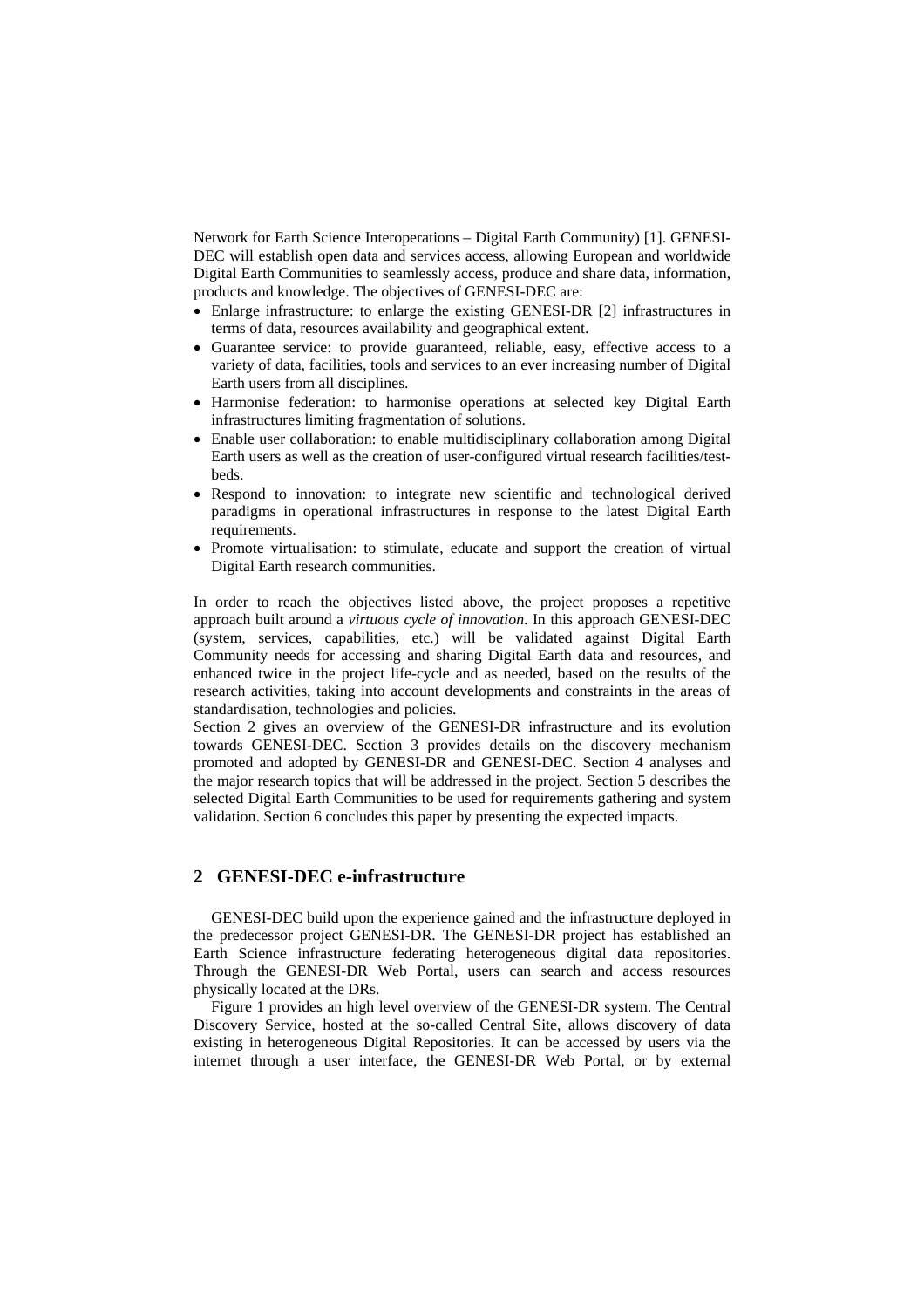applications via the exposed machine-to-machine interface. The GENESI-DR Web Portal provides data discovery capabilities and access to processing services that make use of high performance Grid-based computing resources to allow for scaling up computing power and storage capacity.



Figure 1 Overview of GENESI-DR

The machine to machine interface is based on OpenSearch, a collection of technologies allowing websites and search engines to publish search results in a standard and accessible format (see Section 3 for more details).

The goal of the GENESI-DR project has been to build an Earth Science infrastructure aggregating heterogeneous repositories: GENESI-DEC will focus on how to use the expertise gained and the infrastructure set up with GENESI-DR for the benefit of scientists who need to access and process Digital Earth data. Specific user communities (referred to as Digital Earth Communities) have been and will be selected and specific use cases involving such communities have to be implemented by GENESI-DEC.

GENESI-DR will evolve towards GENESI-DEC through:

- Addition of new data and services: GENESI-DEC will federate new Digital Repositories and will provide new services as needed by the specific use cases.
- Federation of existing infrastructures: some of the selected use cases need data that reside in existing infrastructures, so GENESI-DEC will interoperate with such infrastructures either via standard interfaces (following and enhancing as needed the GENESI-DR approach) or via implementation of specific gateways. Initially the following infrastructures will be considered: EMSO; SeaDataNet/GeoSeas; CEODE A-SDI.
- Creation of community dedicated views: While GENESI-DR services are accessible through the same user interface, the GENESI-DR Web Portal, which is independent of the type of user, GENESI-DEC will be accessible through several portals representative of the different communities and will provide dedicated visualization tools (see Figure 2). GENESI-DR provides a limited set of services, community specific and with hardcoded workflow: GENESI-DEC will provide a larger set of services, including generic (community-independent) and will allow users to build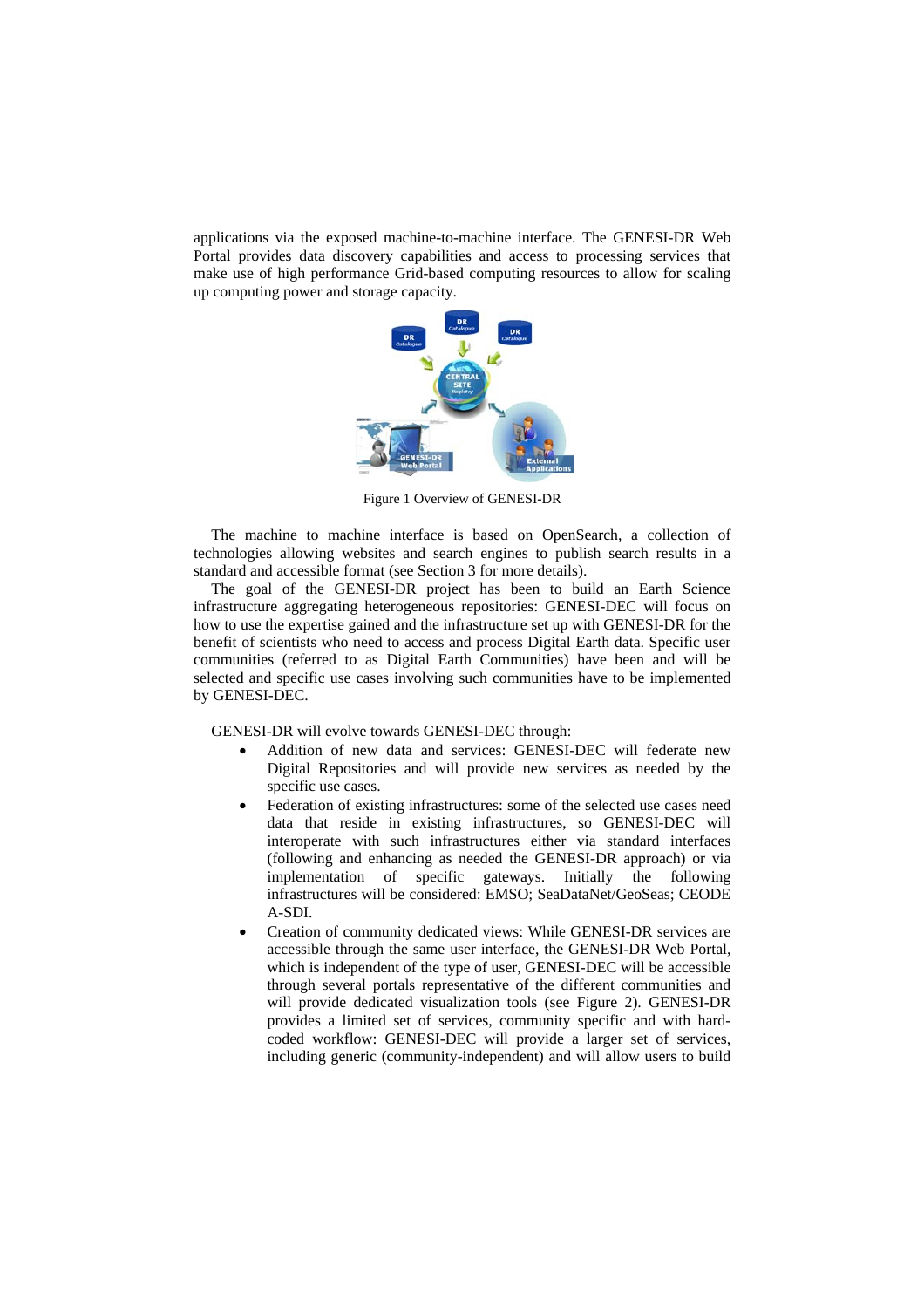services customised on the base of their specific needs, by means of workflow customisation tools. These latter, indeed, allow creating customised workflows made up of existing core processing services, which could be generic or specific of different communities so responding to multidisciplinary needs.



Figure 2 Community specific views and customized services

GENESI-DEC can be imagined as a ring where existing digital repositories holding Earth Science data as well as external e-infrastructures holding data and services can be integrated, to provide common and site-specific services. Research scientists, once connected to the GENESI-DEC ring, will eventually have access to all required data and services in a transparent and homogeneous way. The GENESI-DEC infrastructure will evolve progressively from a first deployment of existing services based on the most important improvements that have been identified in the final phase of GENESI-DR to its final configuration where several data and service providers and e-infrastructures will be federated. The main areas of improvements are: processing services, user workspace, search capabilities.

# **3 GENESI-DEC discovery service**

As in GENESI-DR, data discovery services in GENESI-DEC will uses OpenSearch interfaces. OpenSearch started in a community effort built around Amazon's A9.com and was originally intended to allow syndication of search results.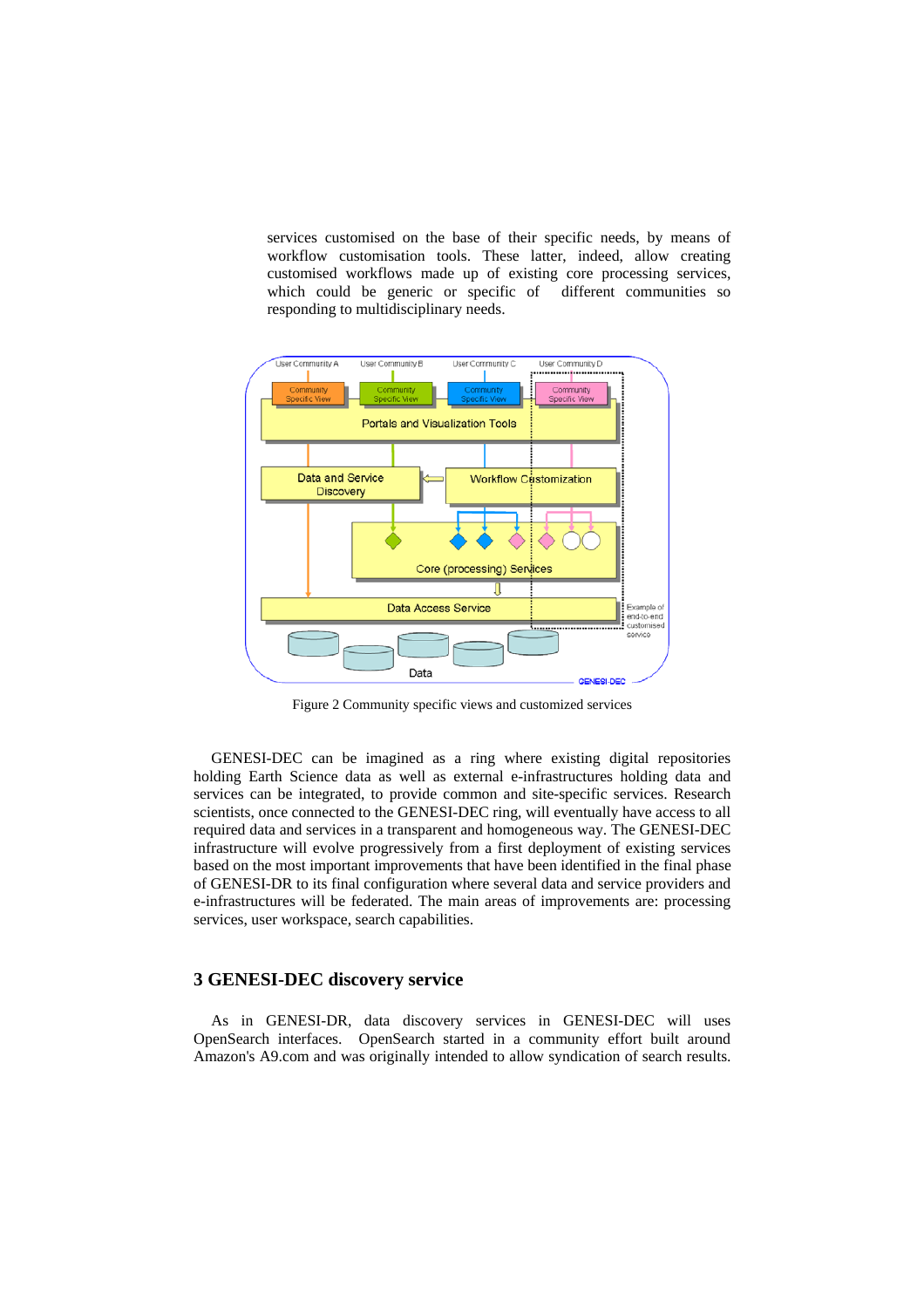Coupled with geo-extensions, OpenSearch provides a collection of technologies that allow publishing search results in a format suitable for syndication and aggregation such as Atom, XML/RDF, KML, WKT, JSON among others. Opensearch represents a way for websites and search engines to publish search results in a standard and accessible format. OpenSearch allows for hierarchical, drill-down methods of data discovery. Starting with the sole knowledge of the catalogue name, the GENESI-DEC users and applications can learn the series, dataset, and services associated with Earth Science data. OpenSearch Description Documents list search result responses for the given website/tool. It supports multiple responses, which may be in any format. GENESI-DEC metadata follows a DCLite4g model. Dublin Core Lightweight Profile for Geospatial is an extension vocabulary to Dublin Core proposed by the OSGeo Geodata Committee. Is a subset of the FGDC metadata element set, oriented towards practical repository management issues and provides classes that represent the Dataset Series and Dataset and their relations covering properties specific to a geographic application - file formats for GIS data, different coordinate systems.

The proposed OpenSearch geo extensions have been formalized within the Open Geospatial Consortium "OpenSearch Geospatial Extensions Implementation Standard" (09-084). This document codifies the OpenSearch GeoSpatial extensions in a form compatible with OGC specifications. Furthermore, GENESI-DEC partners are now responsible for the editionof the OpenGIS® Catalogue Service Implementation Specification, Version 3.0 - Part 4: OpenSearch Query Interface (10-032).

## **4. GENESI-DEC research activities**

GENESI-DEC reasearch activities will focus on two topics, i.e. use of semantic technologies for data discovery and workflow compositions, and security frameworks interoperability. Details are given in the following subsections.

#### **4.1 Semantic technologies**

GENESI-DEC will analyse and further enhance access and processing capabilities by taking into account ontology and geo-semantics.

Geo-semantics will be used in first istance to provide users with more effective and user-friendly search capabilities, by assisting them in the management and interpretation of (often huge amounts of) results. To this end already developed community specific ontologies will be used.

At a later stage, semantic technologies will be used to assist users during the definition of new processing services. In more details geo-semantic will be used to support users in the definition of customised task workflow.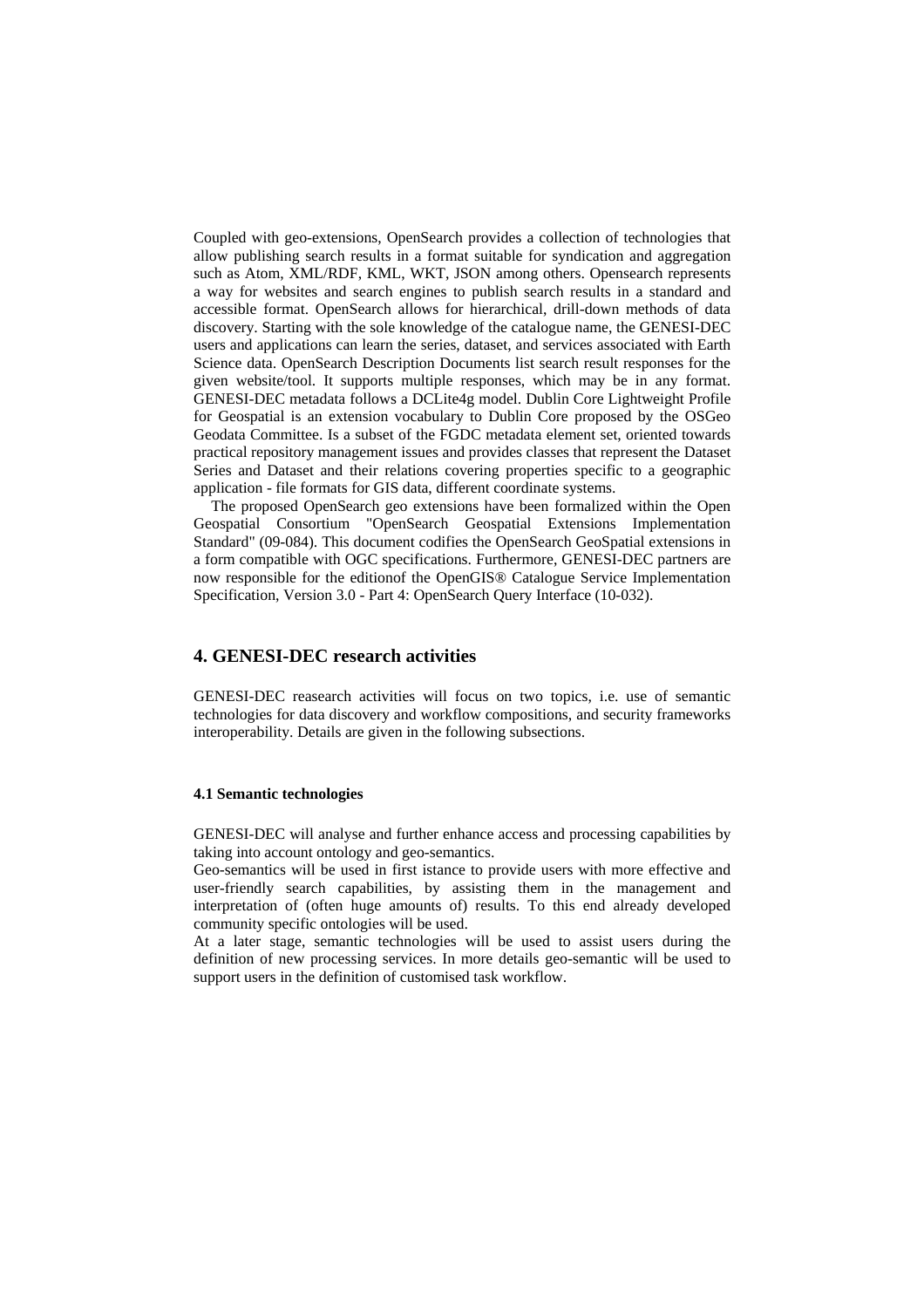#### **4.2 Security Frameworks Interoperability**

Security is paramount in Spatial Data Infrastructures (and more generally in research infrastructures) as broad engagement from resource/service providers and research communities is dependent on securing access to online data resources and services without disrupting end-users and applications developers accustoming (best practices/way of working). A number of initiatives have investigated crossinfrastructure federation and interoperability while addressing the need for userfriendly features such as single-sign on (SSO). The main aspects that GENESI-DEC will consider in this context are:

- architectural design and implementation of a federated security interoperability framework to meet GENESI-DEC stakeholders requirements;
- implementation of bridges to support the mapping of specific security models and technologies used by GENESI-DEC stakeholders and services to this framework;
- development of user-friendly paradigms and interfaces for sign-on and management of access rights.

The basic idea is to design and develop a brokering layer able, starting from the user identity credential in the origin framework, to issue short-lived security tokens suitable for the interaction with target resources/services and to support the delegation of these tokens in order to allow further interactions on behalf of the user.

Research in this task will leverage related work carried out in on-going initiatives/projects such as GENESI-DR, EGEE and GridShib. The solutions/approaches to security that will be analysed and integrated from the beginning of the project will be (a) Shibboleth with (b) X.509-based PKI and (c) OpenId/OAuth with (b) X.509-based PKI. This also reflects the fact that leading research and commercial infrastructures in Europe and world-wide providing access to storage and computational resources (e.g. EGEE, Amazon EC2/S3 etc.) support (b) for security whilst (a) and (c) are solutions well accepted and widely adopted by endusers especially for browser-based interaction patterns.

The framework itself may exploit quite different technologies to provide the mediation layer – among the options that will be considered are capability-oriented computing to dynamically provision policy translation and enforcement for crossdomain interactions.

# **5 Digital Earth Communities**

GENESI-DEC aims to address Digital Earth Communities: a first set of these have already been selected, while additional ones will be identified and addressed during the project life.

While GENESI-DR was oriented towards the development and implementation of a digital repositories distributed infrastructure, GENESI-DEC will focus on a number of heterogeneous Digital Earth Communities, each with dedicated use cases:

• The seafloor and ocean observation community;